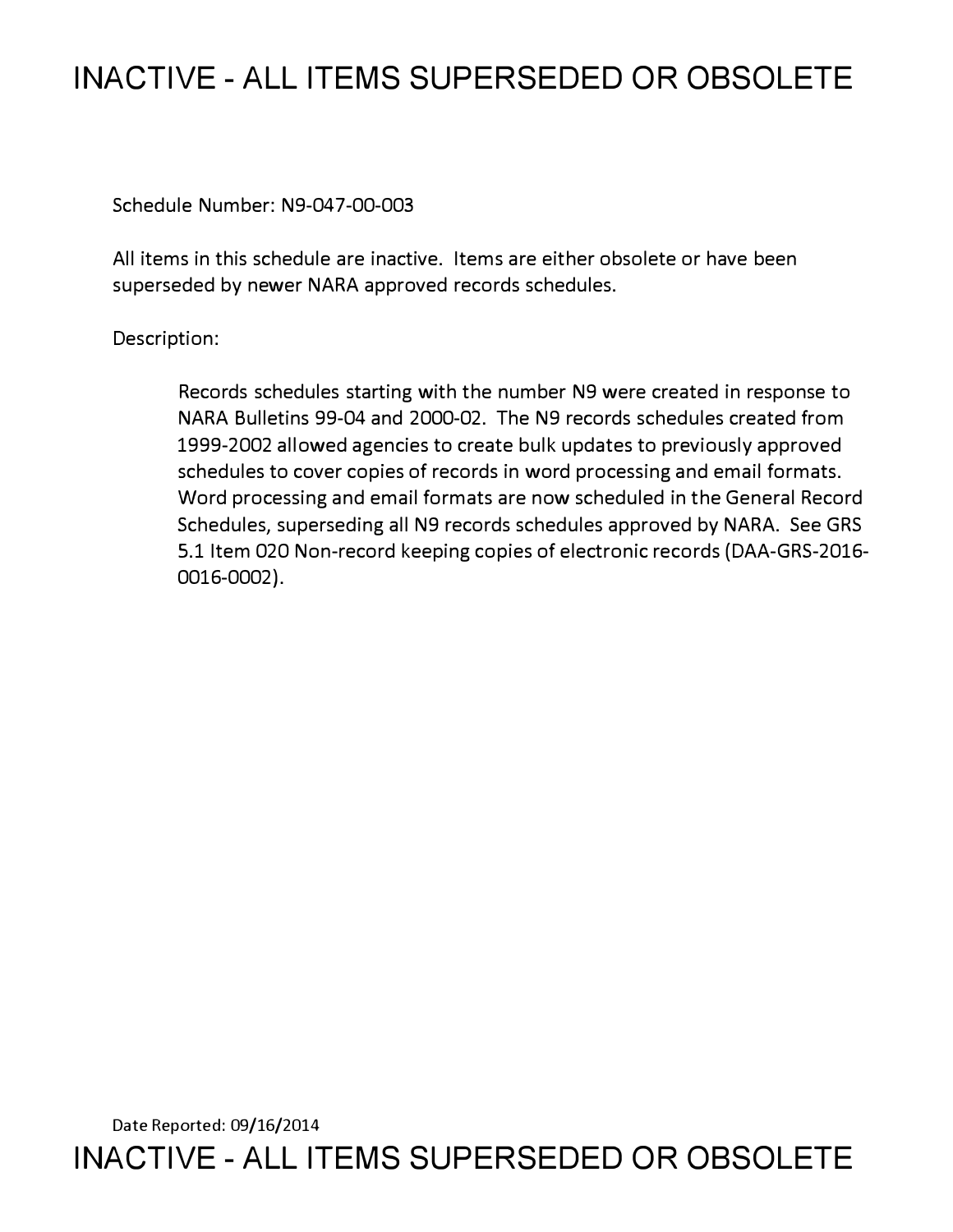| <b>REQUEST FOR RECORDS DISPOSITION AUTHORITY</b>                                                                                                                                                                                                                                                                                                                                                                                                                                                                   |                                                |                                                                                                              |                                  |                                               | <b>JOB NUMBER</b><br>N9-47-00-03                                                                                                                                                                                    |                                    |  |
|--------------------------------------------------------------------------------------------------------------------------------------------------------------------------------------------------------------------------------------------------------------------------------------------------------------------------------------------------------------------------------------------------------------------------------------------------------------------------------------------------------------------|------------------------------------------------|--------------------------------------------------------------------------------------------------------------|----------------------------------|-----------------------------------------------|---------------------------------------------------------------------------------------------------------------------------------------------------------------------------------------------------------------------|------------------------------------|--|
| NATIONAL ARCHIVES & RECORDS ADMINISTRATION<br>To.<br>8601 ADELPHI ROAD COLLEGE PARK, MD 20740-6001                                                                                                                                                                                                                                                                                                                                                                                                                 |                                                |                                                                                                              |                                  |                                               | Date received 0 200                                                                                                                                                                                                 |                                    |  |
| FROM (Agency or establishment)<br>$\mathbf{1}$<br><b>Social Security Administration</b>                                                                                                                                                                                                                                                                                                                                                                                                                            |                                                |                                                                                                              |                                  |                                               | <b>NOTIFICATION TO AGENCY</b>                                                                                                                                                                                       |                                    |  |
| <b>MAJOR SUBDIVISION</b><br>$\overline{2}$                                                                                                                                                                                                                                                                                                                                                                                                                                                                         |                                                |                                                                                                              |                                  |                                               | In accordance with the provisions of 44 U S C 3303a, the<br>disposition request, including amendments, is approved<br>except for items that may be marked "disposition not<br>approved" or "withdrawn" in column 10 |                                    |  |
| <b>MINOR SUBDIVISION</b><br>3                                                                                                                                                                                                                                                                                                                                                                                                                                                                                      |                                                |                                                                                                              |                                  |                                               |                                                                                                                                                                                                                     |                                    |  |
| 4<br><b>CONFER</b>                                                                                                                                                                                                                                                                                                                                                                                                                                                                                                 |                                                | NAME OF PERSON WITH WHOM TO                                                                                  | <b>TELEPHONE NUMBER</b><br>5     | <b>DATE</b><br>ARCHIVIST OF THE UNITED STATES |                                                                                                                                                                                                                     |                                    |  |
| <b>Stanley Nusenko</b>                                                                                                                                                                                                                                                                                                                                                                                                                                                                                             |                                                |                                                                                                              | 410/965-8987<br>FAX 410/966-1704 | $6 - 9 - 00$                                  |                                                                                                                                                                                                                     |                                    |  |
| 6<br><b>AGENCY CERTIFICATION</b><br>I hereby certify that I am authorized to act for this agency in matters pertaining to the disposition of its records and that the<br>records proposed for disposal on the attached _______ page(s) are not needed now for the business for this agency or will not be<br>needed after the retention periods specified, and that written concurrence from the General Accounting Office, under the<br>provisions of Title 8 of the GAO Manual for Guidance of Federal Agencies, |                                                |                                                                                                              |                                  |                                               |                                                                                                                                                                                                                     |                                    |  |
| $\mathbb{R}$ is not required<br>$\Box$ is attached, or                                                                                                                                                                                                                                                                                                                                                                                                                                                             |                                                |                                                                                                              |                                  |                                               | has been requested                                                                                                                                                                                                  |                                    |  |
| <b>DATE</b><br>SIGNATURE OF AGENCY REPRESENTATIVE                                                                                                                                                                                                                                                                                                                                                                                                                                                                  |                                                |                                                                                                              |                                  |                                               | <b>TITLE</b>                                                                                                                                                                                                        |                                    |  |
| 11/23/99                                                                                                                                                                                                                                                                                                                                                                                                                                                                                                           |                                                |                                                                                                              |                                  | SSA Records Officer                           |                                                                                                                                                                                                                     |                                    |  |
| 7 ITEM NO                                                                                                                                                                                                                                                                                                                                                                                                                                                                                                          | 8 DESCRIPTION OF ITEM AND PROPOSED DISPOSITION |                                                                                                              |                                  |                                               | 9 GRS OR<br>SUPERSEDED JOB<br><b>CITATION</b>                                                                                                                                                                       | 10 ACTION TAKEN<br>(NARA USE ONLY) |  |
|                                                                                                                                                                                                                                                                                                                                                                                                                                                                                                                    | JUN 2 1 2000                                   | <b>Enumeration and Registration Files</b><br>(See attached submission in response to<br>NARA Bulletin 99-04) |                                  |                                               |                                                                                                                                                                                                                     |                                    |  |
| Copy to: agency<br>PREVIOUS EDUTION NOT USABLE<br>115-109<br>STANDARD FORM 115 (REV 3-91)                                                                                                                                                                                                                                                                                                                                                                                                                          |                                                |                                                                                                              |                                  |                                               |                                                                                                                                                                                                                     |                                    |  |

 $\bullet$  $\sim$ 

 $\mathbf{v}$ 

 $\bullet$ 

 $\ddot{\phantom{a}}$ 

 $\label{eq:2} \frac{1}{2}\int_{0}^{2\pi} \frac{1}{\sqrt{2\pi}}\left(\frac{1}{\sqrt{2\pi}}\right)^{2\pi} \frac{d\omega}{\omega}$